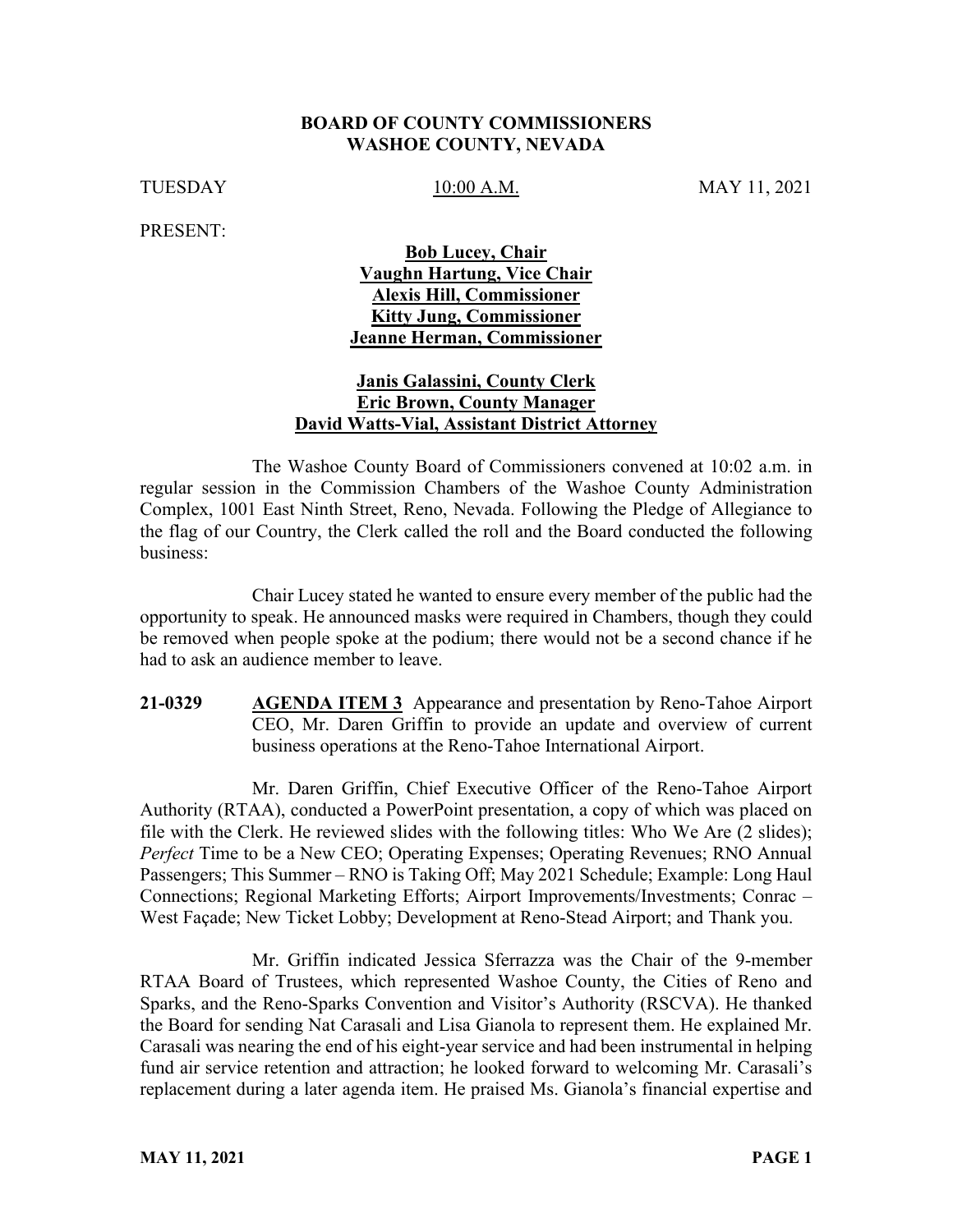knowledge of government, adding she was available on the Zoom app. He noted 3,000 employees typically worked at the airport in a good year, and they were working to get back up to those numbers.

Mr. Griffin expressed appreciation for the U.S. Customs and Border Protection facility, which enabled them to staff the airport's flights to Guadalajara. He acknowledged the current difficulty with international travel. He emphasized nothing had a greater impact on the air travel industry than the pandemic, and every airport had to slash costs. He noted the mask requirement would still be in effect through September at the airport and onboard all aircraft. He lauded frontline essential workers, particularly the custodial staff who worked hard to combat viruses. There had been a lot of turnover, with many staff members retiring and others leaving voluntarily because they did not want to work in a public transportation facility during a pandemic; this created an opportunity to save money. He said consumer confidence was rising after the vaccination program was ramped up, surprising the RTAA with how many chose to fly for spring break. He added Coronavirus Aid, Relief, and Economic Security Act and Coronavirus Response and Relief Supplemental Appropriations Act monies were used to fund payroll, expenses directly related to the pandemic, and debt service.

Mr. Griffin surmised the airport had not seen ridership as low as during calendar year (CY) 2020 in decades. He announced they were averaging between 75 to 80 percent of CY 2019 passenger levels, 10 to 15 percent higher than other airports in the country. People were drawn to the blend of outdoor activities, leisure offerings, and nightlife in the area. He noted many economists were predicting a three-to-five-year recovery period, but he felt the Reno-Tahoe International Airport (RNO) would experience the low end of that prediction. He hoped to see new passengers traveling for work who had not done so before, adding he would not be surprised if the number of passengers per year climbed to 7 million in the next decade.

Mr. Griffin indicated most airports responded to the pandemic by reducing flights, grounding airplanes, and separating employees. Despite stripping services down to the bare minimum, RNO saw a steady return of non-stop flights; they anticipated tying or breaking their record for most non-stop destinations by July. He stressed the importance of reestablishing long-haul flights to hub airports, which would improve connectivity to the rest of the world. Direct flights to Jackson Hole, Wyoming, and Charlotte, North Carolina would open in the summer. The North Carolina flight would allow 80 more cities to visit Reno with only one stop. Instead of trying to increase the number of flights, he said, the RIAA was working to get people in airplanes. He stated the RSCVA was a major partner in making new markets such as Charlotte, Atlanta, and New York aware of the product offerings in the Reno-Tahoe region.

Mr. Griffin opined airport projects should not stop when business turned bad because they could take a while to complete. He explained Stellar Aviation Group was making a \$25 million investment in business aviation, an investment any airport would love to have. JSX used Stellar for several of their flights to southern California. He mentioned they were involved in a two-year planning and design study to determine how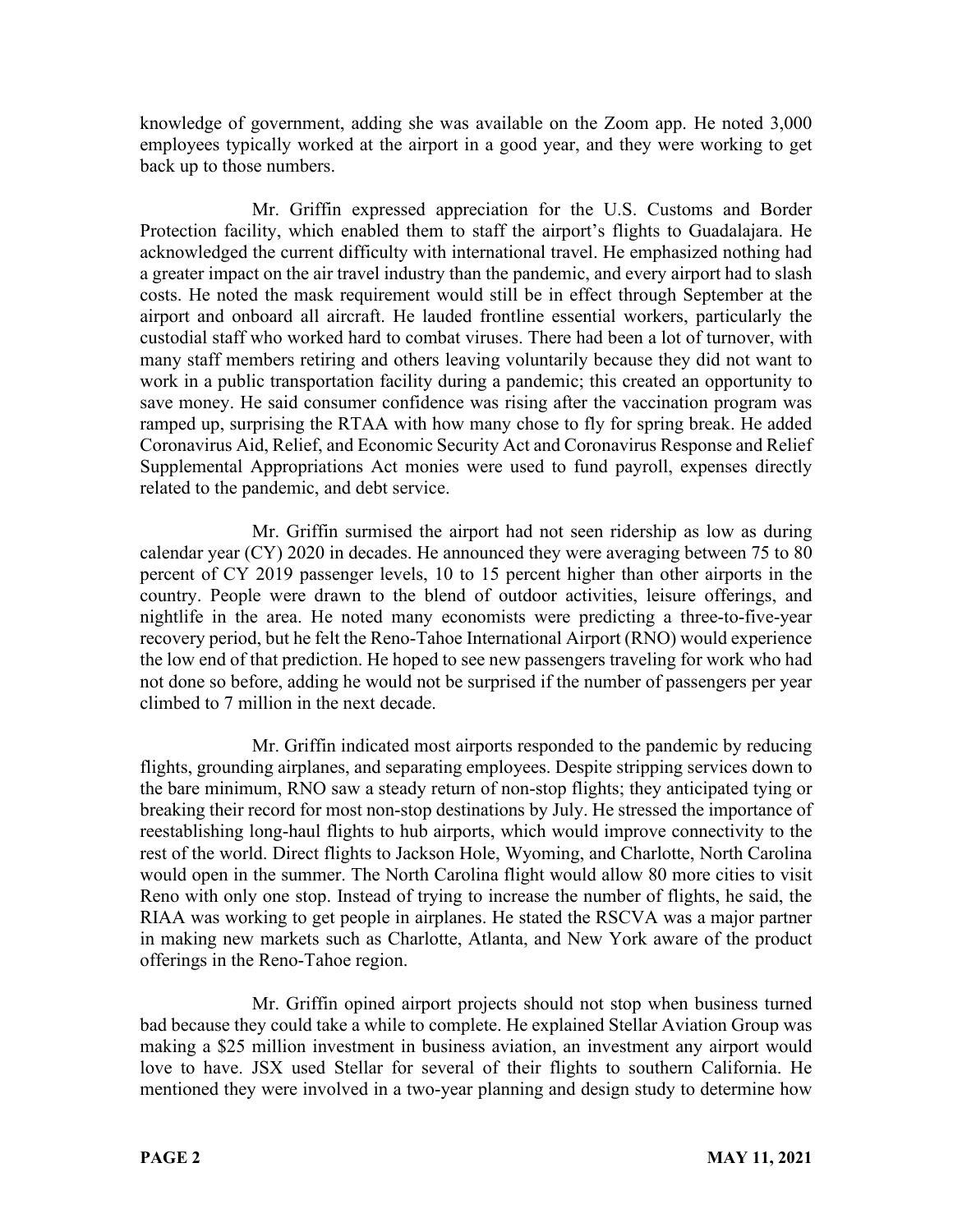to proceed in updating the two concourses. He noted they were expanding the rental car operation, which had grown during the pandemic, and reviewing some of the other expected landside facilities. Additionally, the airlines were spending \$20 million to expand the ticket lobby, including a new restroom and higher ceilings.

Mr. Griffin stated the Reno-Stead Airport experienced steady business, not seeing the peaks and valleys others felt during the pandemic. He described the Federal Aviation Administration's (FAA's) approval of the Lemmon Drive Utility Corridor as a milestone; the FAA was reviewing a template easement which the RIAA would use with every utility provider. Regarding the Dermody Properties Industrial Development project, they were halfway done with an environmental assessment for phase 1, at which point they would do the same for the Moya Drive North/South Utility Corridor Extension. He concluded by saying the runway, the airport's most important asset, was closed until October due to a \$50 million federal investment.

Chair Lucey thanked Mr. Griffin and welcomed him to Reno.

**21-0330 AGENDA ITEM 4** Update from outside counsel for Washoe County on various opioid litigation related cases and issues including (1) Washoe County v. Teva Pharmaceuticals, et. al., CV20-01142, filed in the Second Judicial District Court; (2) the status of national opioid litigation cases in other jurisdictions; (3) update on a settlement between the State of Nevada and other states with McKinsey and Co.; (4) discussion on developments in opioid related bankruptcy filings by opioid companies including Purdue Pharma and (5) update on a possible bankruptcy plan currently being drafted in the Purdue Pharma bankruptcy case. Robert Eglet and Richard Hy, Eglet Adams. (All Commissioner Districts.)

Chair Lucey indicated Agenda Item 4 would be pulled from the agenda.

**21-0331 AGENDA ITEM 5** Appearance and presentation by Andrew Jayankura, P.E., PTOE, Project Manager, of the Regional Transportation Commission Washoe (RTC Washoe) to provide an update regarding the RTC Washoe's traffic signal timing program. (All Commission Districts.)

Andrew Jayankura, Project Manager for the Truckee Meadows traffic signal timing project, conducted a PowerPoint presentation and reviewed slides with the following titles: What to be Covered; Program History (2 slides); Why Traffic Synchronization; How Does the Signal Timing Process Work (2 slides); Pyramid Hwy Traffic Progression; Major Achievements; South Meadows Pkwy Re-Timing; Impacts of Traffic Signal Synchronization; Sample Emissions/Cost Savings; How many Greens per Red; Public and Agency Feedback; UNR Experience – Professor Zong Tian; UNR Experience – Former Student; We are here to Help; and Thank You.

Mr. Jayankura explained he had prepared a video showing the progress of traffic in Sparks, though it was not played in Chambers. The video would have showed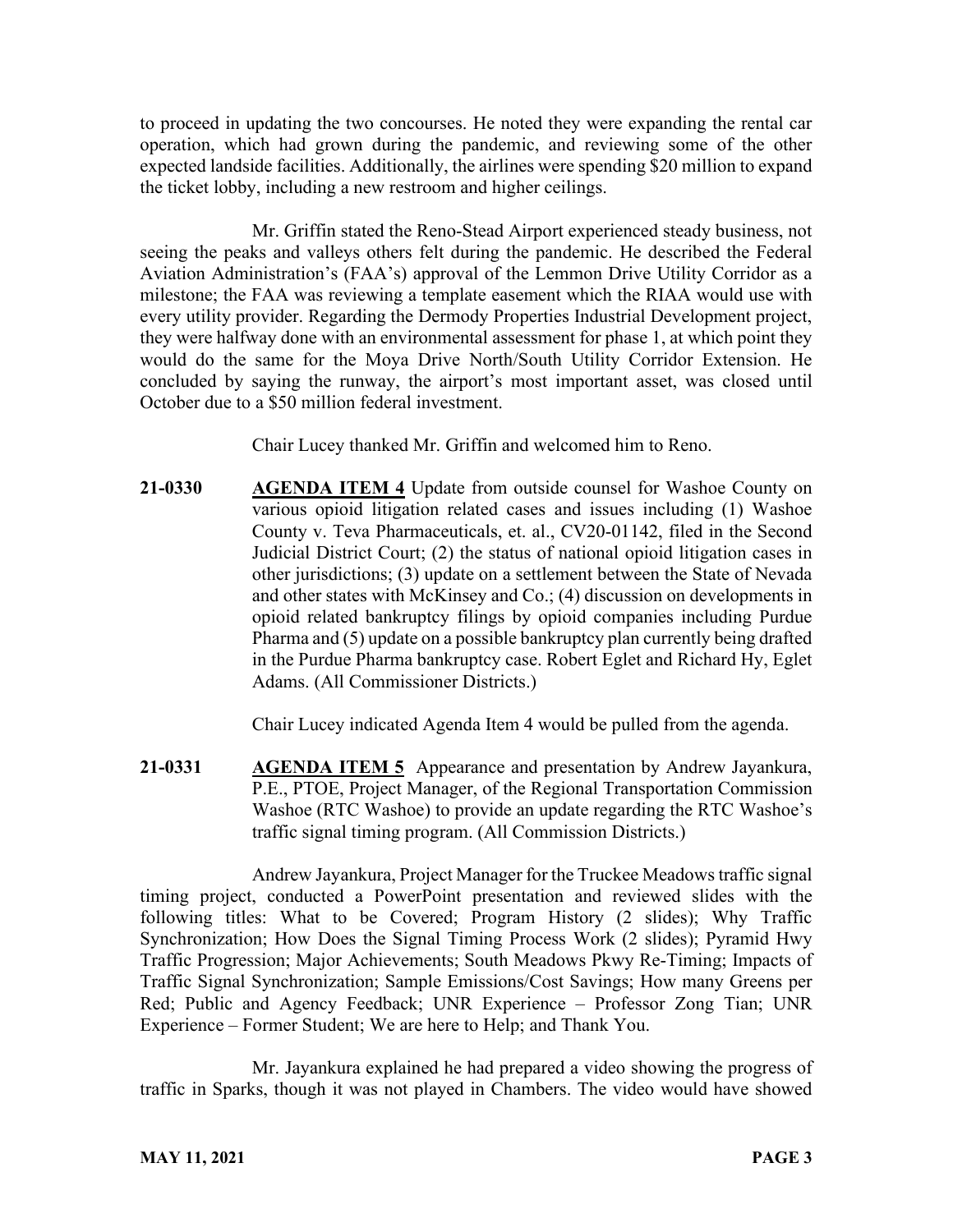traffic traveling in both directions between Disc Drive and Los Altos Parkway, hitting green lights along the way. He said the length of time for pedestrian crossings had been increased to accommodate people with disabilities. He described another video showing the updated traffic timing in the South Meadows area, which had decreased the time it would take to get from South Meadows Parkway through Double R Boulevard from over four minutes to 70 seconds.

Mr. Jayankura explained it was more detrimental to impede the traffic on main streets, so lights were timed to reduce the length of green lights on side streets. Signal timing was re-evaluated every three years to account for changes in traffic demand and patterns; this was especially important as more people moved to the area. Citing the social media post included in the presentation, he said that came shortly after the lights were retimed on North McCarran Boulevard. He introduced University of Nevada, Reno professor Zong Tian.

Mr. Tian explained he started building UNR's transportation program from scratch in 2004, saying they would not be here without the support of the RTC. He remarked it took several years to develop the skill of signal timing, and he felt UNR's program gave students the tools to be among the top 5 percent of engineers in the field. He spoke about Logan Williams, a graduate of the program, who was offered a Senior Engineer position even though that position typically required a minimum of three years' experience. He noted Mr. Williams was hired because of his special skills and knowledge. He hoped the Board could watch the video about him later.

Chair Lucey thanked them for the presentation. In response to Vice Chair Hartung's comment that he did not hit four straight green lights on the way to the meeting, Mr. Jayankura noted Pyramid Highway had not been retimed in three years and was slated to be retimed soon.

**21-0332 AGENDA ITEM 6** Public Comment. Comment heard under this item will be limited to three minutes per person and may pertain to matters both on and off the Commission agenda. The Commission will also hear public comment during individual action items, with comment limited to three minutes per person. Comments are to be made to the Commission as a whole.

Ms. Valerie White played a video on her phone in which she asked the Board to open the county up with no mask or social distancing requirements. She told stories about some of the physical and mental trauma encountered by children, saying that, without in-person school teachers, the number of mandated reporters dropped during the pandemic even though instances of abuse had increased. She opined children caught the brunt of bad government decisions and she asked that the county be opened.

Ms. Tracey Thomas read from the Bible. She said she made several attempts to bring attention to flaws in Washoe County's election processes. She felt failure to act would leave the Board legally and financially liable. She pointed out the Registrar of Voters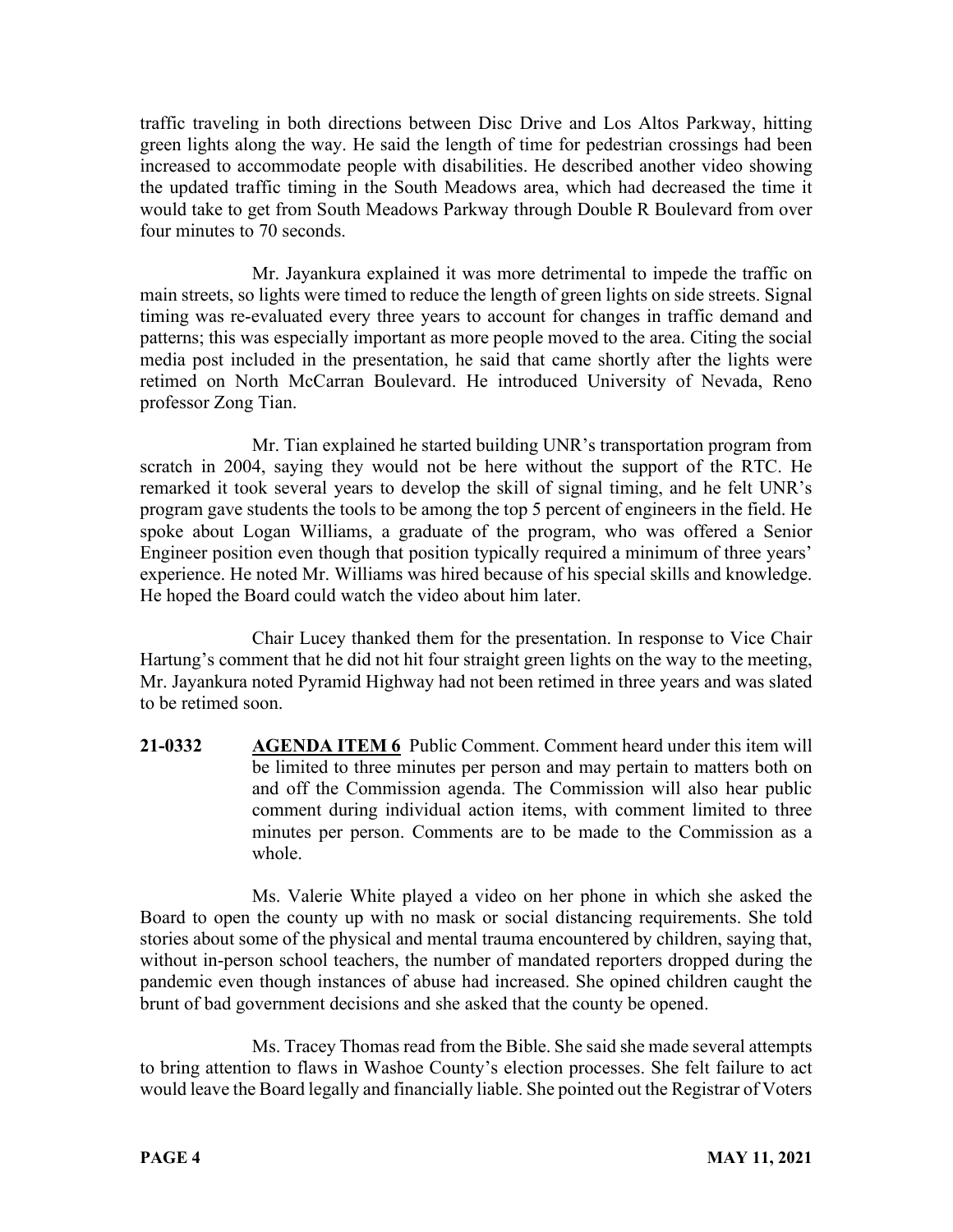was not elected, and the Board had the privilege of guiding how elections were run. She believed use of the current vendor should be paused until litigation was complete; only paper ballots should be used in 2022.

Mr. Roger Edwards said masks were ineffective and manipulative. He mentioned the water recharge system in Golden Valley had been shut down for four years and requested suspending the monthly charge for a couple of years to give a chance to see how the water table was working. He asked that the Board get rid of the mask mandate.

Ms. Kathy Kyte told a story of a first-grade teacher's struggle with children who were upset and listless as a result of wearing masks. She expressed some of her concerns with masks, including plants no longer being able to receive the exhalations of humans, along with dental issues and a loss of freedom. She thought mask requirements were about control, and she wondered about the motives of the Board.

Ms. Diane Craig said it required courage to not wear a mask in public and she felt awkward when she took hers off in larger businesses. She opined the Commissioners were abiding by mask mandates out of fear of consequences by Governor Steve Sisolak. She questioned why \$800,000 was being spent for a permanent testing and vaccine site when vaccines were available at drugstores.

Ms. Janet Butcher compared Washoe County with Polk County, Iowa by showing photos of people in Iowa not wearing masks. She felt Washoe County residents should enjoy those freedoms. She asked the Board to lift the public health emergency, give fun back to children, and let the public enjoy sports again. Copies of her photographs were placed on file with the Clerk.

Ms. Jeanne Quintana said this area was in a unique position as a destination city, and the Board should be at the forefront by giving people choices. She claimed no science existed showing that the pandemic was still happening. She agreed there should be a pause in the use of current voting machines until the next election, when she suggested paper ballots or new machines should be used.

Ms. Rita Pepi noted the Board of County Commissioners (BCC) had voted 4 to 1 to approve the Washoe County roadmap for recovery and mitigation measures, saying she was confused why they voted on it if they could not lift the public health emergency. She wanted to see ID requirements for voting, a cleanup of the voter rolls, and absentee ballots used only for those who could not make it to the polls.

Ms. Deena Lane read a story from the Bible about the punishment that should befall people who caused children to sin. She asked the Board to lift the mask edict and reopen the county fully because children were suffering.

Ms. Katie Burke showed a photo of a baby wearing a mask and spoke about her special needs four-year-old son. She begrudged having to make a choice between sending her child to school with a mask or reducing his opportunities for social interaction.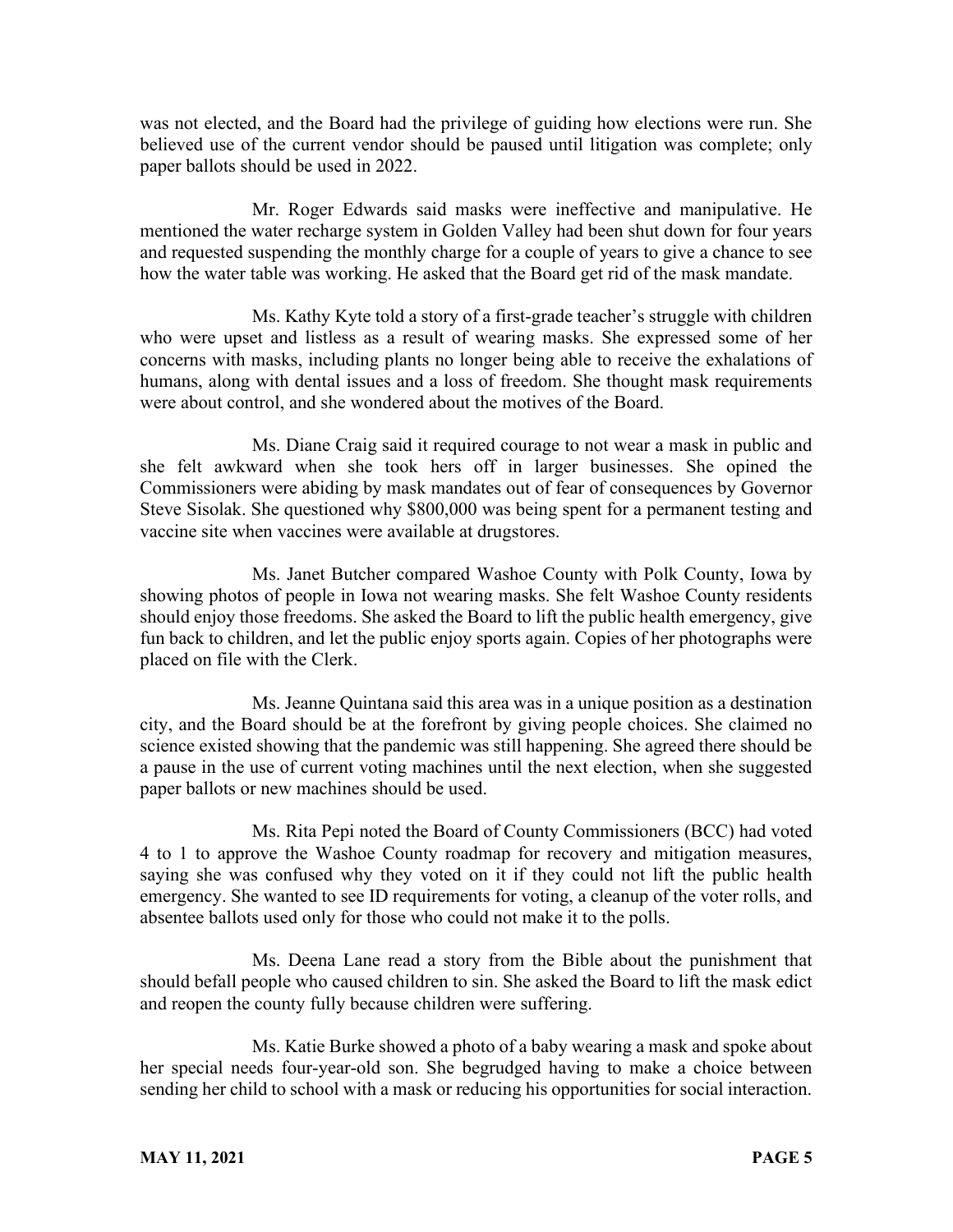She thought babies should not wear masks and the Board had the power to open the county. She appreciated the difficult decisions the Board had to make but alleged negative stories about the vaccine were being censored. She expressed frustration about having to pass through a medical detector to get into Chambers.

Ms. Kim Mack stated humans would not be a species without viruses as evolutionary tools and questioned whether colonizing human biology was the direction society should go. She stated nature's goal was balance and the virus was nature's call for change. She said people who did not believe in altering human design were shunned, and she expressed concern about vaccines and vaccine passports. She said she would not consent to the control of men over her body.

Ms. Cindy Martinez displayed an image, a copy of which was placed on file with the Clerk. She expressed skepticism that a gas pipeline could be a hacked, but a voting machine could not be. She demanded the BCC end the declaration of emergency. She read from the staff report about the \$800,000 bid for a vaccine pod, saying she believed it was a criminal racketeering enterprise.

Mr. Donald Fossum spoke about the removal of the Aunt Jemima character from packaging, saying voices were being silenced through mask mandates. He believed lockdowns were controlling people into silence.

Ms. Kaylynn Sutton said germs from people's hands went from their masks to their faces, and children might have trouble paying attention in school because of masks. She told a story about her cousins who could not eat their lunches with their friends and had to wear masks during recess. She spoke about being unable to tell someone's emotions without being able to see their face.

Ms. Melanie Sutton indicated she used to coach softball for her daughter, but she would not let her daughter wear a mask to play softball. She spoke out against paper masks and claimed masks in general did not do anything. She felt people should choose whether to wear masks or get vaccines.

Ms. Katherine Snedigar provided a handout, copies of which were distributed to the Board and placed on file with the Clerk. She claimed COVID-19 (C19) was a hoax and the Board did not have the authority to require people to wear masks. She expressed concern about the weakening of children's immune systems. She requested proof that C19 was real and wanted the Board to protect the health and safety of the public.

Mr. Kenji Otto commented freedoms had been taken away over the last year. He acknowledged the BCC could not remove the mask mandate, only the Governor could. He planned to attend the next open School District Board of Trustees meeting to inform them he was trying to have them removed. He recognized the BCC could not remove District Health Officer Kevin Dick either, but he implored Chair Lucey to do so as the Vice Chair of the Health District Board. He suggested that audience members should not have to go through the metal detector again after using the bathroom.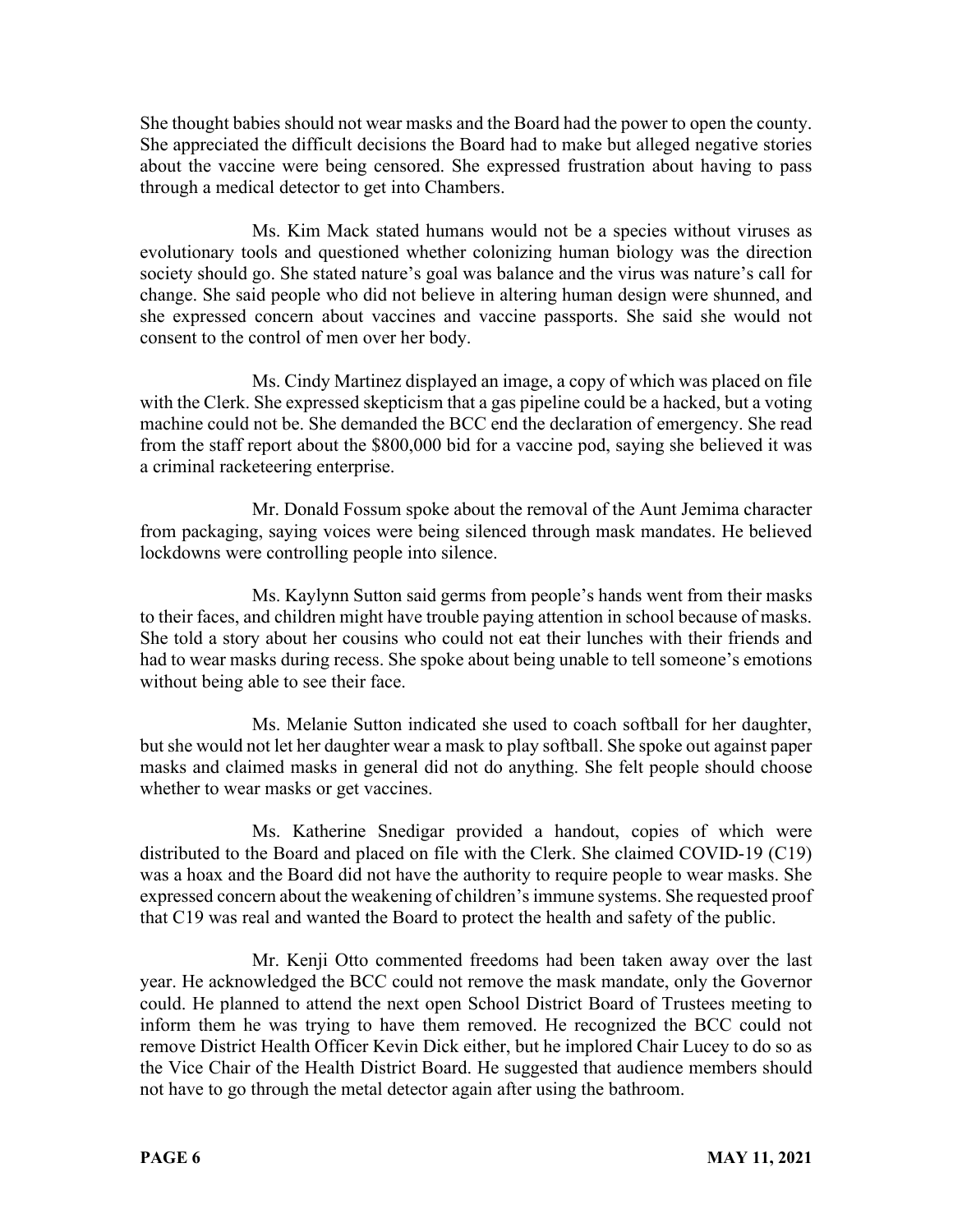Ms. Nicol Herris was called but was not present to speak.

County Clerk Jan Galassini announced that emails received from Ms. Carol Fineberg and Laurel Allen would be placed on the record.

Via the Zoom app, Mr. Chase Janvrin, program manager for the Tahoe Prosperity Center, brought up the \$30,000 to help fund the Washoe Tahoe Housing Partnership (WTHP), which would be addressed in Agenda Item 9. He noted jurisdictions and residents convened on the south shore the prior year to help identify strategies to add housing options. The WTHP would conduct a similar needs assessment for the Incline Village/Crystal Bay area, the last Tahoe area to complete that analysis. He encouraged the BCC to support those efforts.

**21-0333 AGENDA ITEM 7** Commissioners'/County Manager's announcements, reports and updates to include boards and commissions updates, requests for information or topics for future agendas.

County Manager Eric Brown noted Commissioner Hill requested that Agenda Item 8C4 be pulled from the Consent Agenda.

Commissioner Herman requested a resolution on a future agenda to remove Washoe County from the facemask mandate. She confirmed the difficulty encountered by the public when trying to call the 328-2005 County number, so she provided her County, home, and cell numbers. Regarding the Golden Valley water recharge, she thought it would be fair to stop payments on a temporary basis as requested by Mr. Roger Edwards. She said she received numerous complaints about the flood barriers in Lemmon Valley. If the barriers were removed and another storm happened, she noted, people would have to suffer through another flood, which she did not think was fair. She asked that a forensic audit be performed on the past election, saying it would prove election integrity.

Vice Chair Hartung asked for a presentation from Waste Management about their status and the status of single-stream recycling. He also wished to ask them if they had to deal with garbage coming from trucks traveling from California.

# **CONSENT AGENDA ITEMS** – **8A1 THROUGH 8D**

**21-0334 8A1** Recommendation to approve the reappointment of Clay Thomas to the Washoe County Board of Adjustment to represent Commission District 3 (unincorporated County area of District 3 generally includes portions of Panther Valley south of Sagehen Lane; and Sun Valley generally north of Dandini Boulevard, south of 7th Avenue and west of a boundary extending along Leon Drive to Wall Canyon Drive to Lupin Drive to Klondike Drive) to fill a term beginning on July 1, 2021, and ending on June 30, 2025, or until such time as Mr. Thomas no longer serves on the Board of Adjustment or a successor is appointed, whichever occurs first. Community Services. (Commission District 3.)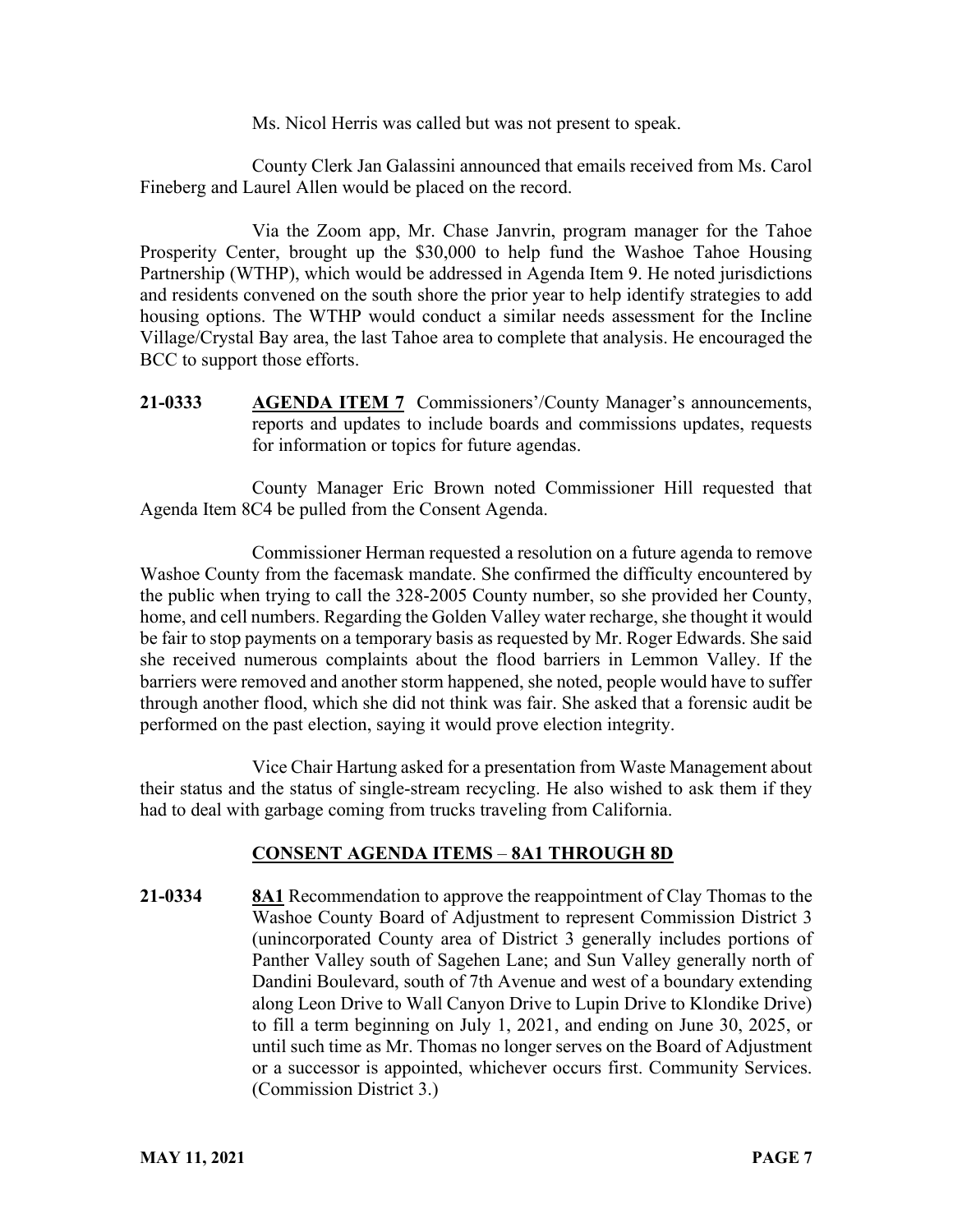- **21-0335 8A2** Recommendation to approve, pursuant to NRS 278B.150(2)(b) and on the recommendation of the Chair, the reappointment of Ken Krater to the Washoe County Planning Commission when the Commission convenes as the Capital Improvement Advisory Committee (CIAC) to fill a full term beginning on July 1, 2021, and ending June 30, 2025, or until such time as Mr. Krater no longer serves on the Planning Commission as a member of the CIAC or a successor is appointed, whichever occurs first. Community Services. (All Commission Districts.)
- **21-0336 8A3** Recommendation to approve an Employee Residence Agreement between Washoe County and Eduardo Ruiz-Aguilar (Community Services Department, Operations Division employee) to allow occupancy within the County owned residence located at 1595 North Sierra Street, Reno, commencing May 11, 2021. Community Services. (Commission District 3.)
- **21-0337 8A4** Recommendation to approve a Lease Agreement between Washoe County and the Boys and Girls Club of Truckee Meadows to provide yearround youth services at the Joe Mitchell Community Center located in Lemmon Valley for an initial term five years, commencing on June 1, 2021 through May 31, 2026, with an option to renew for an additional five-year term [valued at \$12,500 annually]. Community Services. (Commission District 5.)
- **21-0338 8A5** Recommendation to authorize, as an invited signatory, the Memorandum of Agreement among the Nevada Division of Environmental Protection, the US Environmental Protection Agency (Region 9), the Nevada State Historic Preservation Officer and Washoe County, (UT #2019-5827), for the Pleasant Valley Interceptor Reach 3 Project located within the South Truckee Meadows Water Reclamation Facility service territory, a project necessary to respond to sanitary sewer demands from new area development. Agreement obligates the County to provide a historic preservation and treatment plan, an ethnographic study and archeological monitoring during construction. Community Services. (Commission District 2.)
- **21-0339 8B1** Recommendation to acknowledge receipt of the Interim Financial Report for Washoe County Governmental Funds for the Nine Months Ended March 31, 2021 - Unaudited. Comptroller. (All Commission Districts.)
- **21-0340 8B2** Recommendation to acknowledge and accept the notification of final settlement of claim number 2021123 involving Washoe County and Joseph Eberle for a net amount of [\$17,005.47], for car rental fees, storage fees and vehicle replacement. Comptroller. (All Commission Districts.)
- **21-0341 8B3** Discussion and possible approval of a settlement of claim number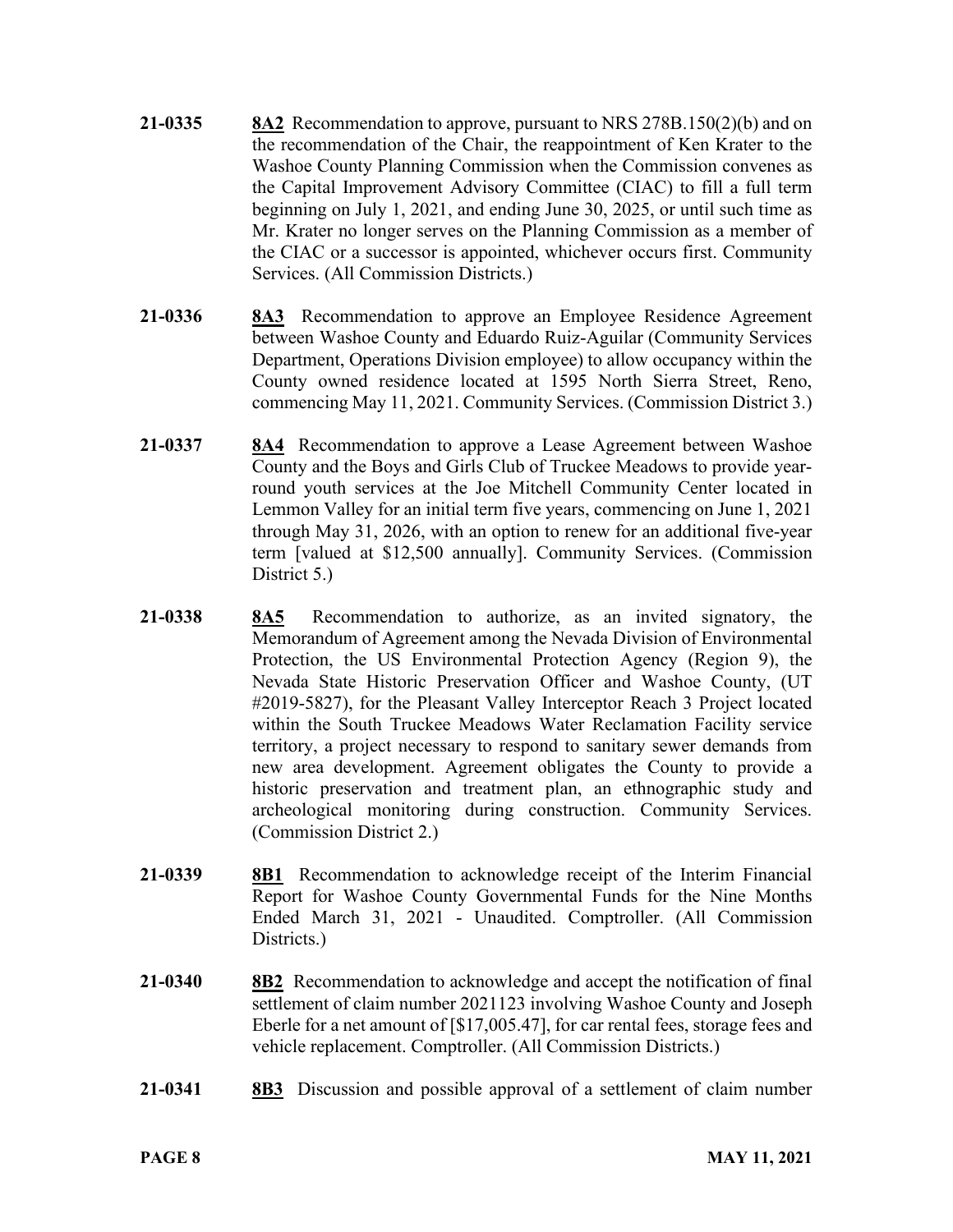2021034 involving Washoe County and Renown Health for an amount of [\$55,687], for damages sustained at the Renown Health, McCabe Drive location. Comptroller. (All Commission Districts.)

- **21-0342 8C1** Recommendation to approve, in accordance with Chapter 474 of the Special Acts of Nevada Revised Statutes and on the recommendation of the Chair, the appointment of Adam Kramer, for a four-year term to the Reno-Tahoe Airport Authority representing Washoe County, beginning on July 1, 2021 and ending on June 30, 2025. Manager's Office. (All Commission Districts.)
- **21-0343 8C2** Recommendation to authorize Human Resources to create 1.0 Full Time Employee (FTE) Human Services Program Specialist position, effective May 17, 2021, as evaluated and approved by the Washoe County job evaluation process; this position is being proposed in support of addressing regional homelessness and the transition of homeless services to Washoe County. Manager's Office. (All Commission Districts.)
- **21-0344 8C3** Recommendation to approve community support grant awards for FY 20-21 for Silver State Fair Housing Council (SSFHC) in the amount of \$10,000; and for the Gerlach General Improvement District in the amount of \$12,000 for the historic water tower; approve Resolutions necessary for same; and direct Comptroller's Office to make the appropriate budget appropriation transfers. Manager's Office. (All Commission Districts.)
- **21-0345 8C4** Recommendation to approve an emergency Agreement for Professional Services between Washoe County and the Karma Box Project to provide contracted staffing to operate the temporary Safe Camp [\$102,780.84 for professional services initial three month term, and tail coverage, of an amount not to exceed \$100,000, required to supplement policy coverage, and \$34,260.28 per month for subsequent months]; authorize the Purchasing and Contracts Manager to execute the agreement. Item supports the development of a safe camping location to improve water quality along the Truckee River and expand capacity for those experiencing homelessness. Manager's Office. (All Commission Districts.)
- **21-0346 8C5** Recommendation to accept a report of a contract let under the emergency provisions of Nevada Revised Statutes 338.011 from Dave Solaro, Assistant County Manager and Incident Commander for the regional incident management team. In accordance with the ongoing emergency declaration for the COVID-19 response in Washoe County the Incident Commander has approved a contract for paving and striping of the former Nevada National Guard Armory site for the COVID testing and point of dispersion relocation project to Sierra Nevada Construction, Inc. in the amount of \$888,007.00. Manager's Office. (All Commission Districts.)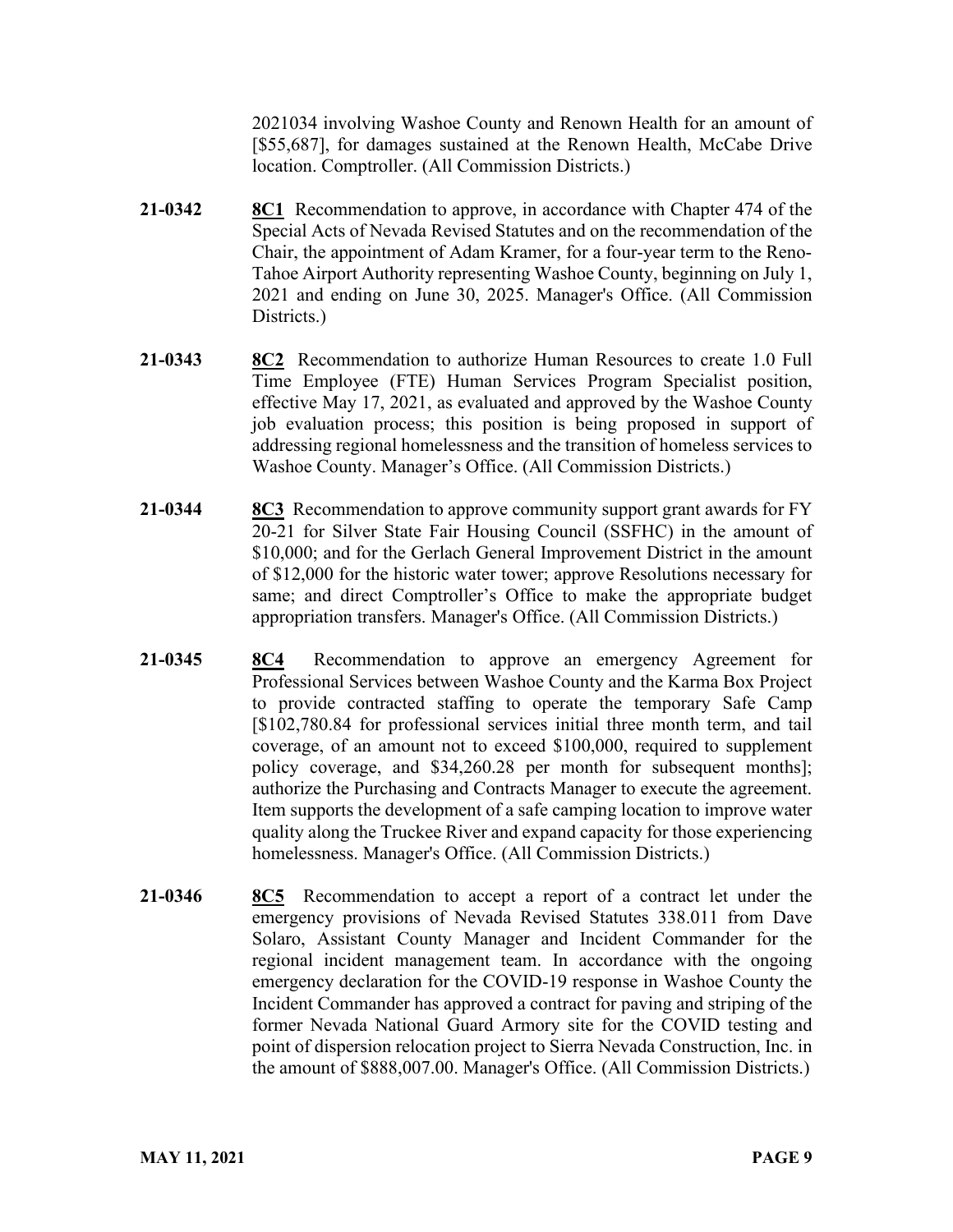- **21-0347 8C6** Recommendation to approve a two-year Interlocal Contract between Washoe County and the State of Nevada acting by and through the Nevada Division of Forestry Department of Conservation and Natural Resources in the amount of [\$42,139.00] per fiscal year, not to exceed [\$84,278.00] for the purpose of resources, equipment and financial assistance in the mitigation of emergency fire incidents. Manager's Office. (Commission District 5.)
- **21-0348 8D** Recommendation to increase the Washoe County Sheriff's Office, Records Division, change fund from nine hundred fifty dollars (\$950.00) to one thousand two hundred fifty dollars (\$1,250.00), to enable Washoe County Sheriff's Office, Records Division, to add additional permit stations to accept cash payments. This is necessary due to the increase in concealed carry weapons (CCW) permits and to comply with NRS time frame requirements, and if approved, authorize the Chairman to execute Resolution for same. Treasurer. (All Commission Districts.)

Chair Lucey reiterated Commissioner Hill's desire to pull Agenda Item 8C4 from the Consent Agenda, and Vice Chair Hartung asked that Assistant County Manager Dave Solaro be available to answer questions about Agenda Item 8C5. A discussion then ensued where it was determined these items would remain on the Consent Agenda, but questions would be asked and statements made before a vote was taken.

Commissioner Hill commended County Manager Eric Brown for finding ways to cut one-third of the costs on the safe camp project, saying she wanted to ensure the project was being scaled up in a responsible way. She inquired about the measurements staff would use to gauge the success of the safe camp program. Mr. Brown said eight metrics were included in the Karma Box agreement, including the number of intakes and exits, the number of guests successfully transferred into stable housing, and the number of hours of wraparound services they provided. He explained the project was a pilot program to verify the viability of the safe camp concept as opposed to shelters. Commissioner Hill asked about the timing of the request for quotation, to which Mr. Brown responded it would happen in late July or early August if the project was determined to be viable. The Commissioner said she was excited for the program to get started.

Regarding Agenda Item 8C5, Vice Chair Hartung asked how long the bid had been out. Mr. Solaro said the bid was out for the required period of 21 business days. He confirmed they only received one sealed bid. Commissioner Herman asked whether another site was needed at that price given that COVID-19 was ending. Mr. Solaro responded they experienced issues in February and March when they did not have enough vaccine for the demand; staff was still vaccinating hundreds of people each day at the pod site. He said a vaccination site was still needed, and the current space would impact the County's ability to host events. The proposed site was the least expensive of the five they considered.

Mr. Brown noted this was likely not the last pandemic this region would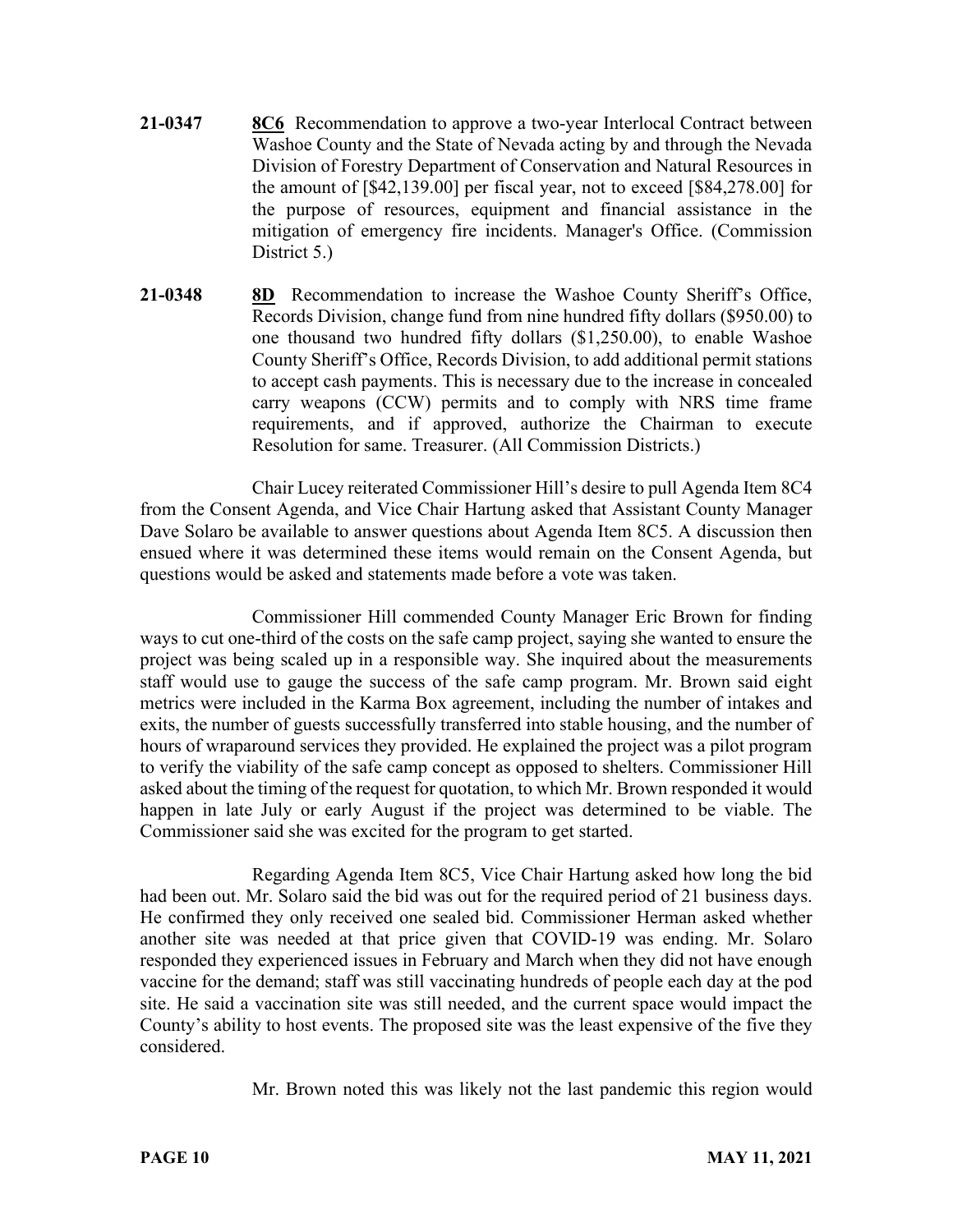face, and putting this infrastructure in place would prevent the County from needing to build it later. Chair Lucey added most of the expenses were paid for by Coronavirus Aid, Relief, and Economic Security Act funds or money allocated through the American Rescue Plan Act. Vice Chair Hartung opined this site would be used in the future to administer booster shots and could possibly be used for other vaccinations.

Chair Lucey reviewed some of the board and commission appointments included in the Consent Agenda.

There was no response to the call for public comment on the Consent Agenda items listed above.

On motion by Vice Chair Hartung, seconded by Commissioner Hill, which motion duly carried on a 5-0 vote, it was ordered that Consent Agenda Items 8A1 through 8D be approved. Any and all Resolutions or Interlocal Agreements pertinent to Consent Agenda Items 8A1 through 8D are attached hereto and made a part of the minutes thereof.

### **11:47 a.m. Commissioner Jung left the meeting.**

#### **BLOCK VOTE – 11 & 12**

**21-0349 AGENDA ITEM 11** Recommendation to approve an Agreement for Professional Consulting Services between Washoe County and Kautz Environmental Consultants, Inc. to provide pre-construction cultural resource mitigation activities for Reach 3 of the Pleasant Valley Sewer Interceptor Project within the South Truckee Meadows Water Reclamation Facility service area [in the amount \$391,681], which is a condition of implementation of the Historic Properties Treatment Plan for the Pleasant Valley Interceptor Reach 3 Project. Community Services. (Commission District 2.)

There was no response to the call for public comment.

On motion by Vice Chair Hartung, seconded by Commissioner Hill, which motion duly carried on a 4-0 vote with Commissioner Jung absent, it was ordered that Agenda Item 11 be approved.

**21-0350 AGENDA ITEM 12** Recommendation to approve the submission of the Safe Camp Pilot Project grant application in the amount of [\$244,062, no county match] to the State of Nevada Community Development Block Grant Coronavirus round two funding to be used specifically for the prevention of, preparation for, and response to the Coronavirus, and if approved authorize the County Manager to execute the document concerning same. Manager's Office. (All Commission Districts.)

There was no response to the call for public comment.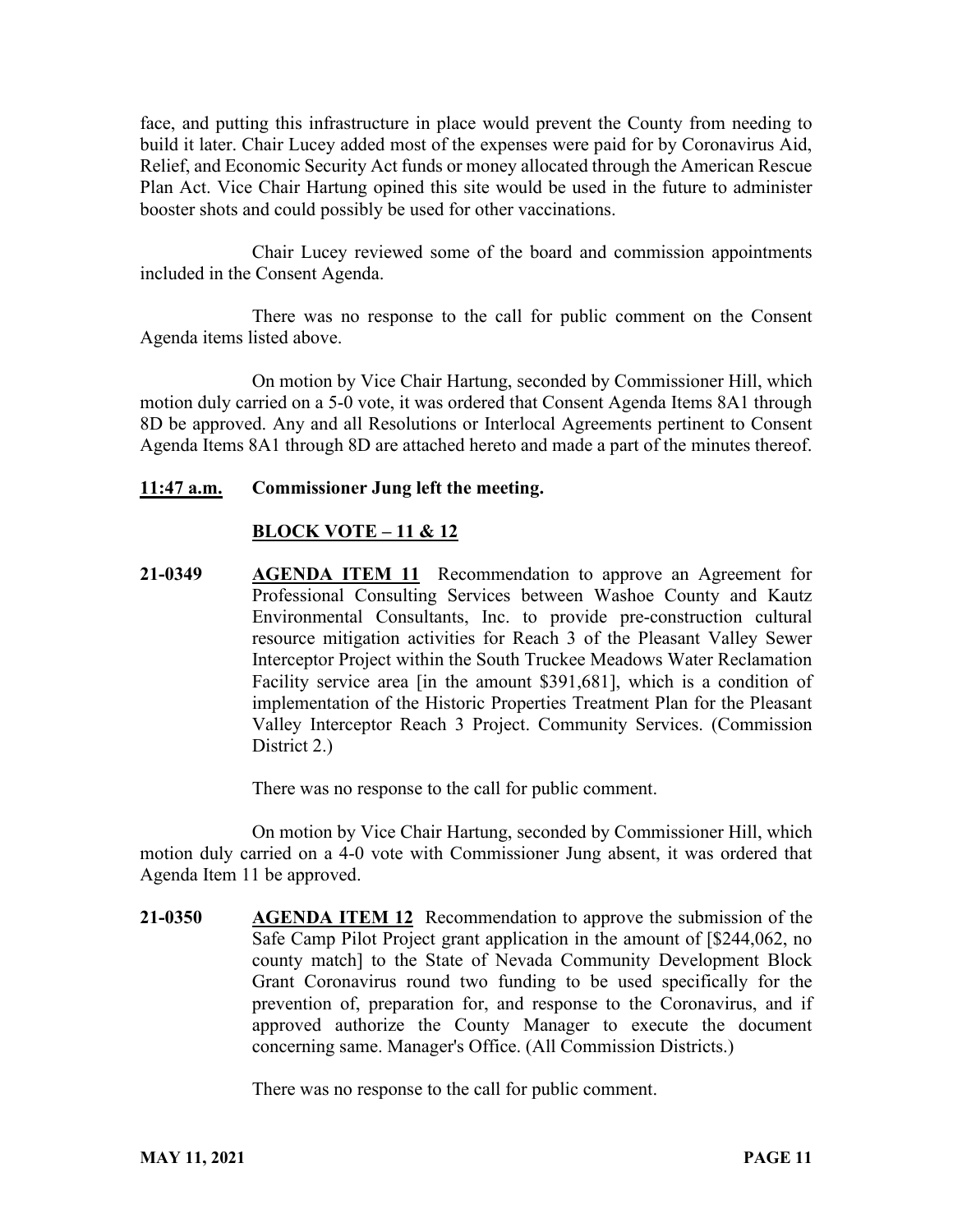On motion by Vice Chair Hartung, seconded by Commissioner Hill, which motion duly carried on a 4-0 vote with Commissioner Jung absent, it was ordered that Agenda Item 12 be approved and authorized.

**21-0351 AGENDA ITEM 9** Recommendation to acknowledge status report and possible direction to staff on the County Manager's recommended Fiscal Year 2022 Budget; and direct the County Manager to return to the Board of County Commission with a Tentative and Final Budget incorporating the approved County Manager's recommendations for adoption at a public hearing to be scheduled on May 18, 2021. Manager's Office. (All Commission Districts.)

Assistant County Manager Christine Vuletich conducted a PowerPoint presentation and reviewed slides with the following titles: Budget Timeline; Economic Outlook Spring 2020; Economic Outlook Spring 2021; Fiscal Year 2022 County Manager Recommended Budget; Recommended Budget (All Funds); Fiscal Year 2022…; Recommended Budget by Function; Recommended Budget by Fund Type; General Fund; and General Fund FY 2022 Recommended Budget (2 slides).

# **11:52 a.m. Commissioner Jung returned.**

Ms. Vuletich noted the tentative budget was required to be filed by April 15. She acknowledged the challenge of creating a budget the prior year during the early days of the pandemic. The County experienced a few months of sharp economic downturn because of the lockdown, but it was not as dire as anticipated. She noted the interim guidelines for American Rescue Plan Act funds were 150 pages and staff was reviewing them. The County registered through the portal to receive the funds, so she anticipated receiving 50 percent of them soon with the other portion arriving one year later. She explained the low unemployment rate in northern Nevada was due to its diverse economy.

Ms. Vuletich stated the Homelessness Fund was started to help account for and create budgets for all programs which supported homeless services. Federal funding would help defray the cost of the ongoing pandemic response and recovery. She reminded the Board that the \$3 million in Stabilization Reserve funds were utilized in 2017 to address flooding, and staff recommended replenishing that along with the \$3 million in the Risk Management Fund. No capital projects were funded from the General Fund, which she said could not continue, citing facility and roof replacement projects specifically. She said the Contingency Fund had been drawn down to its minimum and staff recommended restoring that as well. She pointed out general government appropriations were higher than normal because they were budgeted to include funds to make property tax refund payments.

Because revenues were higher than expected and on account of the costsaving measures taken by the County, Ms. Vuletich went on, \$21.5 million was expected to be added to the General Fund balance; some of those funds would be used to restore the reserve budgets she mentioned earlier. She commented the 20.8 percent increase in overall fund use was due to the property tax refunds, a one-time expense which would happen over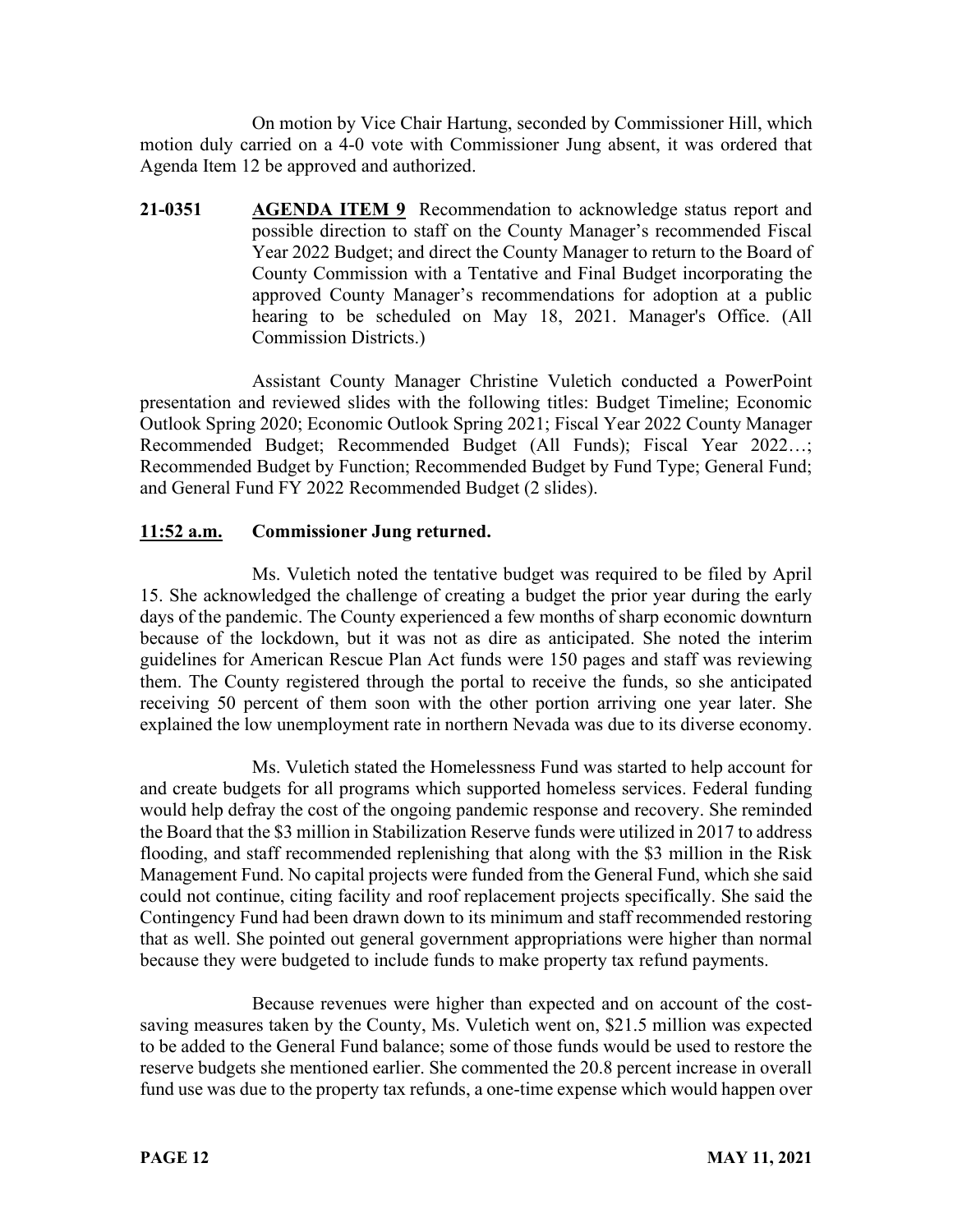the following two years. She said they wanted to ensure enough was budgeted for this because it was difficult to predict how many claimants there might be. She stressed the importance of maintaining a certain number of days' operating cash because revenues were not received in equal amounts and the County needed enough cash to pay bills in months where no property taxes were received.

Budget Manager Lori Cooke continued the presentation by reviewing slides with the following titles: Sources; General Fund Major Revenues; Uses; New Positions; Reclassifications; Transfers Out; Highlighted Other Funds; Homelessness Fund (New); and New Positions and Reclassifications.

Ms. Cooke stated that, since 84 percent of revenues came from property taxes and consolidated taxes (C-tax), any negative impact in receipt of those taxes would materially impact resources within the General Fund. She explained the County Assessor and County Treasurer completed and submitted their segregation reports and other requirements to the State, who followed processes with that data to produce an estimate. Within the last 10 years, that estimate had been within 1 percent of the budget. She noted the projections of how much they anticipated receiving in taxes for Fiscal Year (FY) 2022 were based on several different sources of information about possible recovery scenarios. She pointed out C-tax had had less of a flat increase because it was consumer driven.

Ms. Cooke remarked the budget item on the following week's agenda would go into specifics about the new positions listed on slide 16. Most of the job reclassifications went through the Job Evaluation Committee, some of which involved a simple title change while others required a change in pay. She indicated the recent changes made to the transfers out would also be discussed at the following week's meeting. She pointed out the debt service amount was lower because many of the bonds had been refunded at lower interest rates.

Commissioner Jung asked why the County was transferring nearly \$1 million in additional indigent funding to local hospital partners. Ms. Cooke replied this transfer went into the Indigent Services Fund, which funded more than just hospitals; Nevada Revised Statutes required increasing that appropriation by 4.5 percent each year. That funding also supported a veteran's program, and \$21 million was being transferred to the Homelessness Fund. She was not able to estimate how much of the \$21 million would go to local hospitals. Commissioner Jung felt the County helped keep hospitals in business even though it was not often treated like a partner. She felt the County did not do a good job communicating this partnership to the cities because the Board of County Commissioners (BCC) picked up that fiduciary responsibility regardless of where patients were from. She requested a five-year historical breakdown of how much the County paid per patient.

Ms. Cooke noted staff evaluated the indigent budget and, in addition to the transfer, there had been a \$.06 tax levy with nearly all those proceeds going back to the State for assessments. She concluded the presentation by reviewing slides with the following titles: Capital Improvements; Capital Improvement Fund; Parks, Utilities,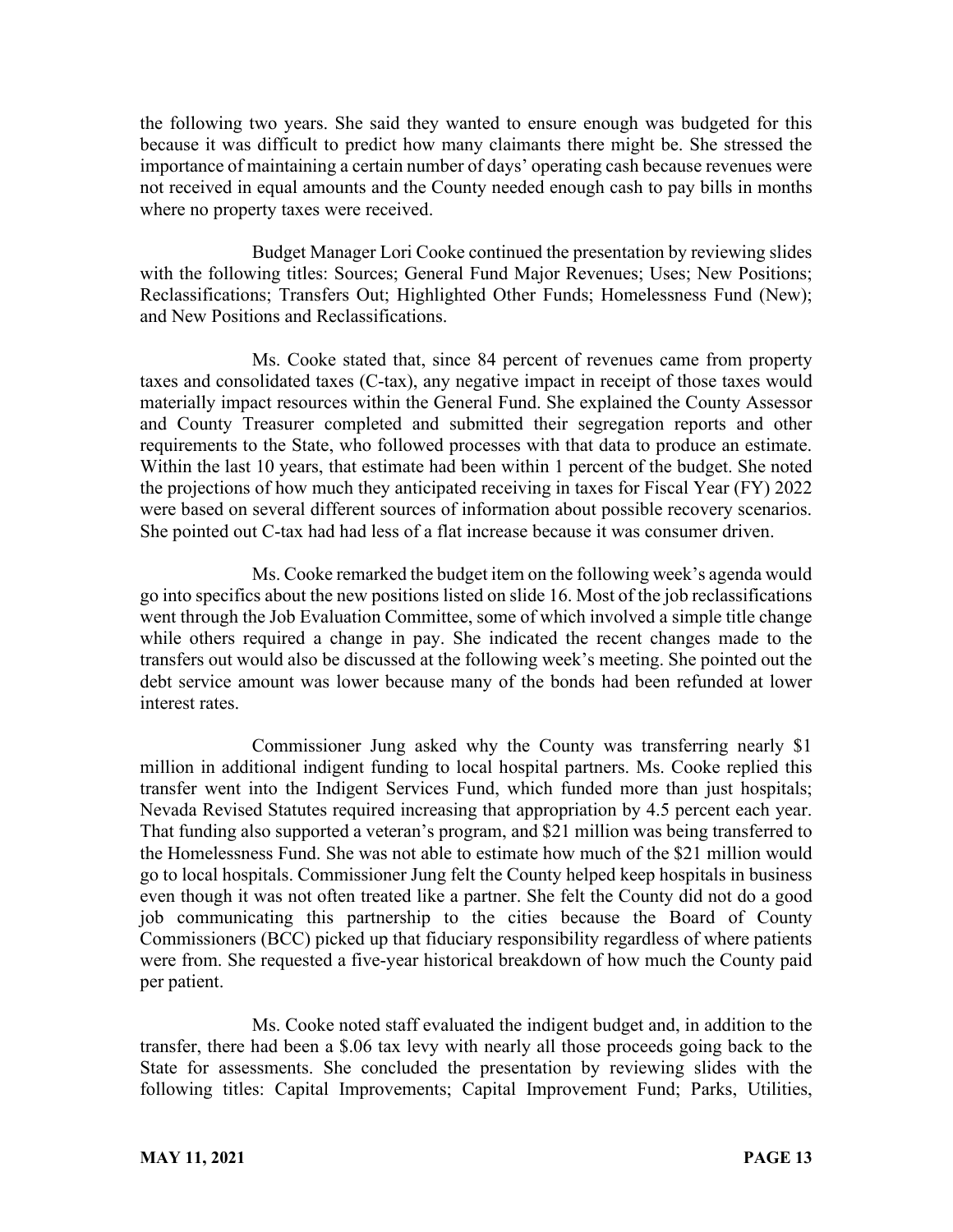Roads…; Recommended Budget; and Questions/Discussion.

Ms. Cooke remarked the large portion of the Capital Improvement Budget dedicated for the Capital Improvements Fund, or 31 percent, was possible because of the reinstatement of the General Fund transfer. She noted American Rescue Plan (ARP) Act funds were not included as a source of funds in the Capital Improvement Fund slide. When those funds were received, she said, staff would come to the BCC for approval to amend the budget. Those ARP Act monies could be used to fund waitlisted capital improvement projects, some of which had been deferred over the prior two years. She commented failure to meet the State's deadline could result in the State forcing the County to use the FY 2021 budget for FY 2022.

County Manager Eric Brown thanked Ms. Vuletich and Ms. Cooke for the presentation, mentioning his gratitude to department heads and staff for helping make the increases to the budget in a pandemic year possible. He said the weekly review committee meetings, although cumbersome, resulted in the ability to sustain policy mandates with only adjustments made for the timing of expenditures. He expressed pride at the outcome. Commissioner Herman added her thanks to Mr. Brown for his guidance, without which she thought the County would not be where it was.

Chair Lucey inquired about the nature of the expenditures from the Parks Capital Fund. Ms. Cooke believed they were used for upkeep of the parks system, mainly in the form of bringing facilities up to code or revamping them.

Chair Lucey praised Mr. Brown for taking policy direction to carry forth a robust, detailed budget. While acknowledging the large amount needed to satisfy the Incline Village settlements, he expressed a desire to see the Parks budget increased. He noted how the County subsidized million-dollar companies when it came to indigent services, but the Parks Department had no revenue. He listed some of the County Park assets, saying he sought to work on them as much as the City of Reno had worked on Idlewild Park. Mr. Brown responded staff could research whether ARP Act funds could be used for that. Ms. Cooke pointed out the Parks' budget contained reinstatements for trail maintenance and noxious weed programs.

Commissioner Hill agreed improving the parks was a key to improving people's lifestyles. She was excited about this budget which would expand the libraries in every district, saying the County was showing how much they cared about that service as well as homeless services.

Vice Chair Hartung noticed there were no expenditures for District 24. Commissioner Jung believed new discussions should take place now that there were new Commissioners, a new Manager, and a new fiscal philosophy. She felt there should be fairness between the districts and requested that staff provide a list of the last five years' worth of investments in each district. She recognized there would be inequity based on acts of nature, but she wanted to work with the Vice Chair and staff on this issue.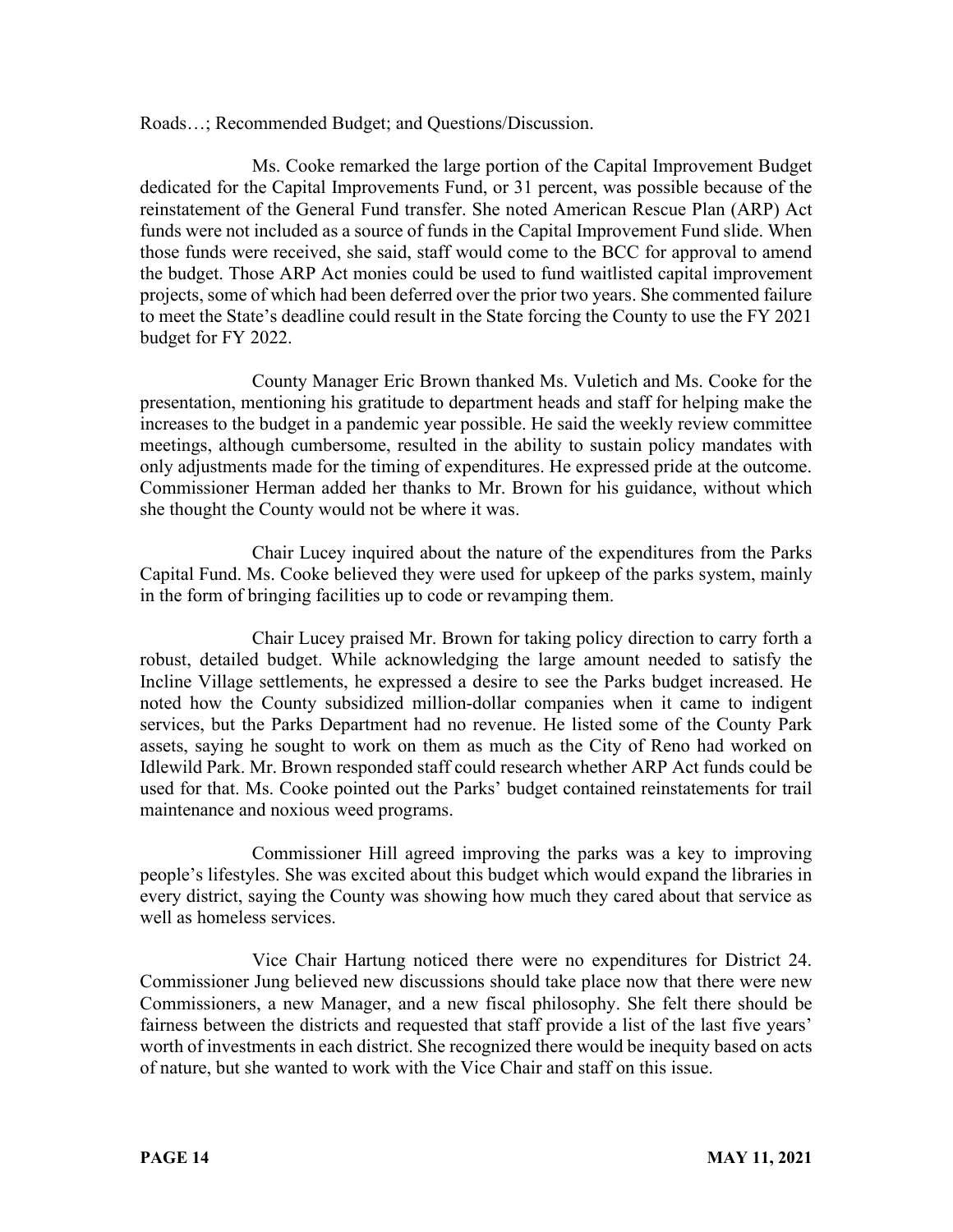Vice Chair Hartung opined dog parks and pickleball courts could be used in every district. Chair Lucey stated the BCC's job was to create policy, and he opined \$6.5 million was inadequate to fund a parks department for a county of this size. He felt discussion was needed by the Board about its priorities, and part of having a safe and secure community involved ensuring people enjoyed being outside.

There was no response to the call for public comment, though County Clerk Jan Galassini noted she received an email from Ms. Helene Larson, which she would place on the record.

On motion by Vice Chair Hartung, seconded by Commissioner Jung, which motion duly carried on a 5-0 vote, it was ordered that Agenda Item 9 be acknowledged and directed.

**21-0352 AGENDA ITEM 10** Recommendation and possible action to approve an amendment to the Washoe County COVID-19 Local Mitigation and Enforcement Plan ("the Plan") to allow adult entertainment establishments, nightclubs, and dayclubs, as outlined in section 27 of Directive 021, to be opened prior to the current date of June 1, 2021 as included in the original Plan, and direction to staff to submit the amended Plan for information to the COVID-19 Mitigation and Management Task Force ("Task Force") as required by the Governor's Declaration of Emergency, Directive 044 ("the Directive"). Manager's Office. (All Commission Districts.)

Chair Lucey mentioned he asked for this item to address the needs of nightclubs and adult entertainment, even though many of those businesses were within city limits. He believed they were no different than bars, which the County had allowed to operate throughout the month of May.

Assistant County Manager Dave Solaro noted the only proposed change fell on the last page of the mitigation portion of the plan; the current plan would not allow those businesses to open until June 1. Draft language was given to the Commissioners, though the District Health Officer suggested adding language that said those business would be "allowed to open May 11th, 2021 at 11:59 p.m. following all applicable local authority, social distancing, hygiene, and performance rules established within the State directives and guidance".

Chair Lucey commented the County did not need to have the endorsements of other local authorities pursuant to Directive 044, but they requested them anyway. Mr. Solaro responded they received an email from the Washoe County School District endorsing the change, though they noted they had no stake in the change; staff was waiting to hear from the other entities.

Vice Chair Hartung pointed out reopening involved coordinating labor and the supply chain of goods, which could take time. He felt this needed to be done as soon as possible and thought it was a wise choice to consider it now.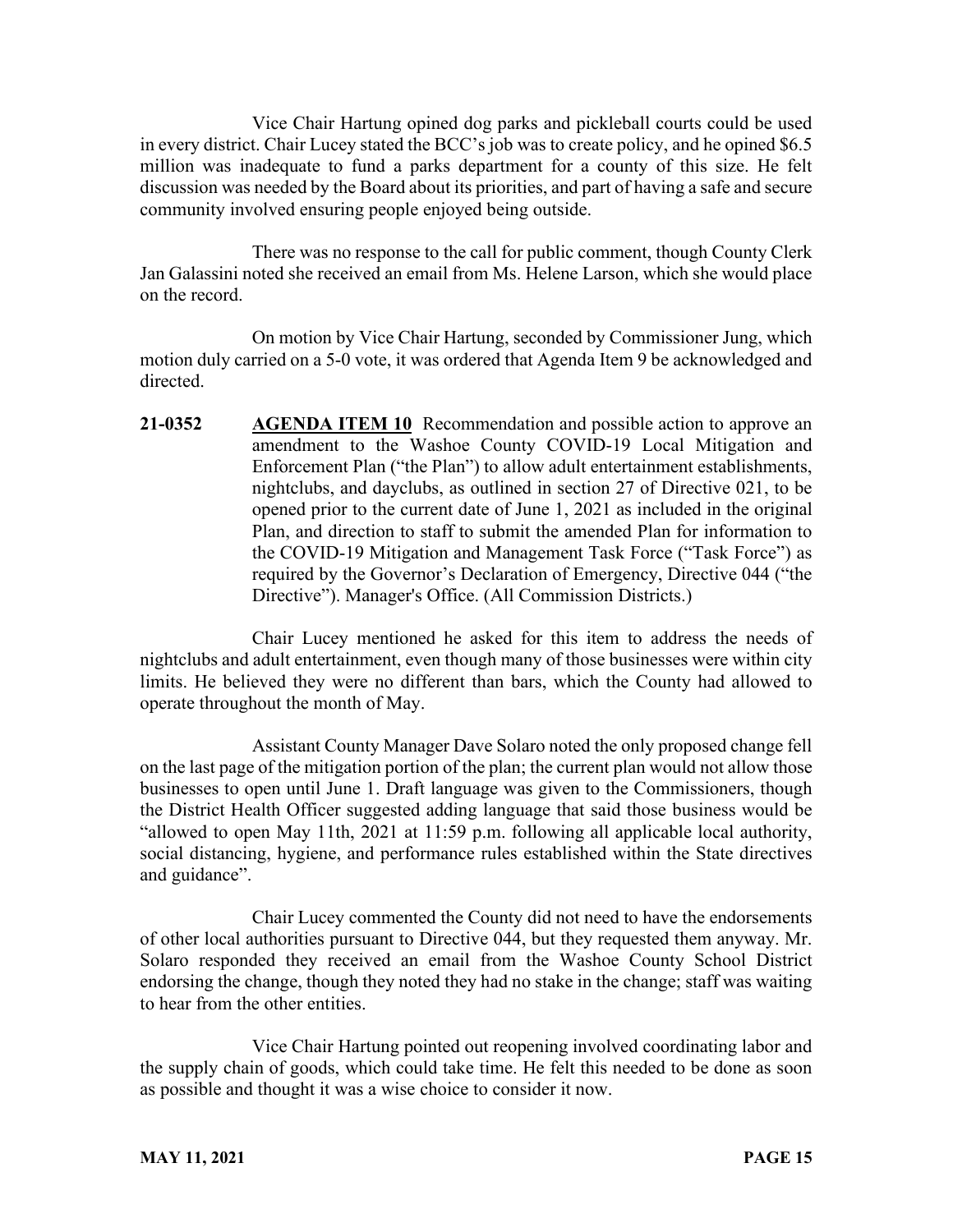Commissioner Jung apologized to the Vice Chair for dismissing his request about this the prior week, saying she supported it. She thought it was subjective to sometimes mirror Clark County in their actions while other times refusing to follow along with something because they did it. In this case, she felt it would have been appropriate to follow them since Washoe County was the second largest county behind Clark County. She though approving this would allow the owners of those Washoe County establishments to have a couple of weeks to deal with the supply chain. Many larger establishments and smaller ones took direction from the Nevada Resort Association, whose job it was to keep businesses running and out of liability. She wanted to ensure that northern Nevada was not left behind, and she expressed support for the item.

Chair Lucey read some of the proposed language and asked about the restrictions. Mr. Solaro said the draft language was included in the document package, and reopening would be allowed on May 11 with all applicable rules. The Chair indicated Clark County recommended the same language, though occupancy limits and social distancing protocols would be different.

On the call for public comment, Mr. Kenji Otto felt it was great that all businesses were opening up. He requested that the Board consider amending the plan so group sizes only included adults, not children. He encouraged the Board to consider the resolution suggested by Commissioner Herman because Washoe County had its own way of doing things. He did not want to see Washoe County turn into Clark County.

On motion by Chair Lucey, seconded by Vice Chair Hartung, which motion duly carried on a 5-0 vote, it was ordered that the Local Mitigation and Enforcement Plan be amended to permit topless activity to return, with entertainers maintaining required social distancing, effective May 11, 2021 at 11:59 p.m. Entertainers must have taken the first COVID-19 vaccine within the past 14 days and then complete the second dose if applicable within six weeks of the first dose; or they must take a weekly PCR test and receive a negative result to resume work within the establishment. This was in accordance with the April 8, 2021 guidance of the Medical Advisory Team for karaoke to follow State rules.

**21-0353 AGENDA ITEM 13** Discussion and direction to staff regarding legislation or legislative issues proposed by legislators, by Washoe County, Truckee Meadows Fire Protection District, or by other entities permitted by the Nevada State Legislature to submit bill draft requests, or such legislative issues as may be deemed by the Chair or the Board to be of critical significance to Washoe County. Manager's Office. (All Commission Districts.)

County Manager Eric Brown remarked there was a recommendation to support State Bill (SB) 297, which offered abatements for owners of community gardens. He said the China Springs budget was approved at a much higher level than anticipated, which would facilitate the continuation of services; he acknowledged work needed to be done to improve or refine service. Lastly, Assembly Bill (AB) 424, which would accelerate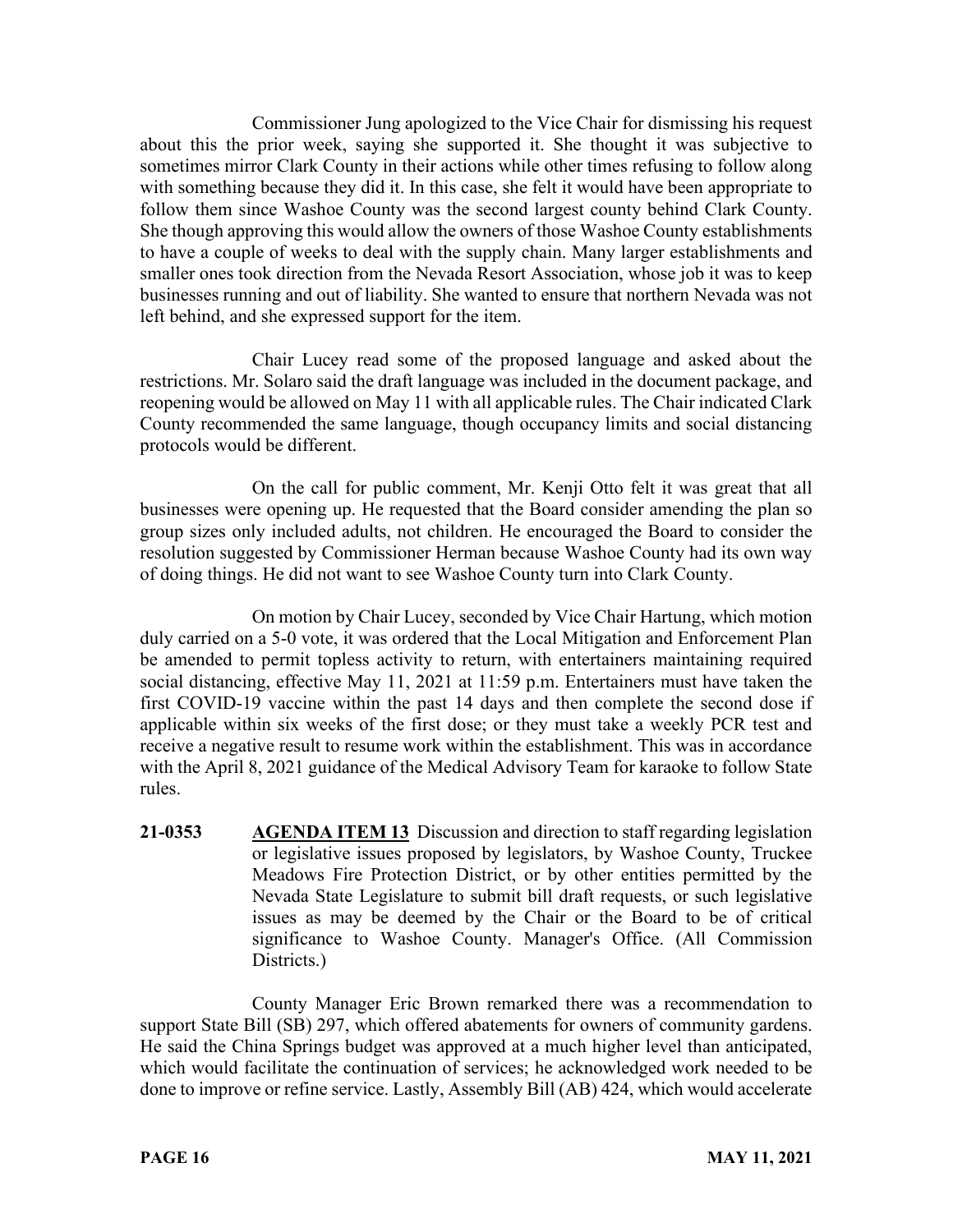how quickly inmates were processed, was becoming problematic and he thought the financial impact could be significant.

Commissioner Hill added AB33 passed out of the Senate Judiciary without amendments. She confirmed the recommendations were to support SB297 and oppose AB424. Chair Lucey praised Commissioner Hill for her work. He recognized AB424 would present challenges for the court system since it was not a 24-hour system.

Commissioner Jung moved to support SB297, a motion she withdrew when Vice Chair Hartung requested additional discussion. The Vice Chair expressed his support for AB297, saying local permitting for businesses like Soulful Seeds had been a stumbling block. He noted Soulful Seeds was originally required to have a fire hydrant, which he felt was unnecessary. He described community gardens as wonderful assets and he was hopeful local restrictions could be loosened.

Commissioner Jung felt a culture change was needed because the County often hired people who denied projects instead of trying to find solutions. She asked the Manager to find creative ways to solve problems, including having staff offer at least three solutions to each problem. She expressed frustration that a three-person organization had been asked to install a \$15,000 fence, while she recognized the importance of having regulators to keep things safe. She encouraged staff to return to the Board after passage of the bill with areas of concern instead of having volunteers let the Board know about them. This culture change could involve hiring different people who did not always say no to things and worked creatively. She wanted staff to explain how things could be done instead of outright rejecting them.

There was no response to the call for public comment.

On motion by Commissioner Jung, seconded by Commissioner Hill, which motion duly carried on a 5-0 vote, it was ordered that the Board of County Commissioners support Senate Bill 297 and oppose Assembly Bill 424.

Assistant District Attorney Dave Watts-Vial pointed out AB424 was not listed on the bills of interest, noting the Board could change its vote. Chair Lucey indicated the vote would stand.

**21-0354 AGENDA ITEM 14** Public Hearing and possible action to hold the first reading of an ordinance: (1) amending Ordinance No. 1000 in order to change the boundaries of District No. 24 (Groundwater Remediation); (2) providing for a notice of a public hearing and other matters relating thereto; and (3) setting the public hearing for the second reading and possible adoption on June 8, 2021; AND, Hold the first reading of an ordinance: (1) imposing a fee on the parcels of land in Washoe County, Nevada District No. 24 (Groundwater Remediation) to pay the costs of developing and carrying out a plan for remediation; (2) providing for a notice of a public hearing and other matters relating thereto; and (3) setting the public hearing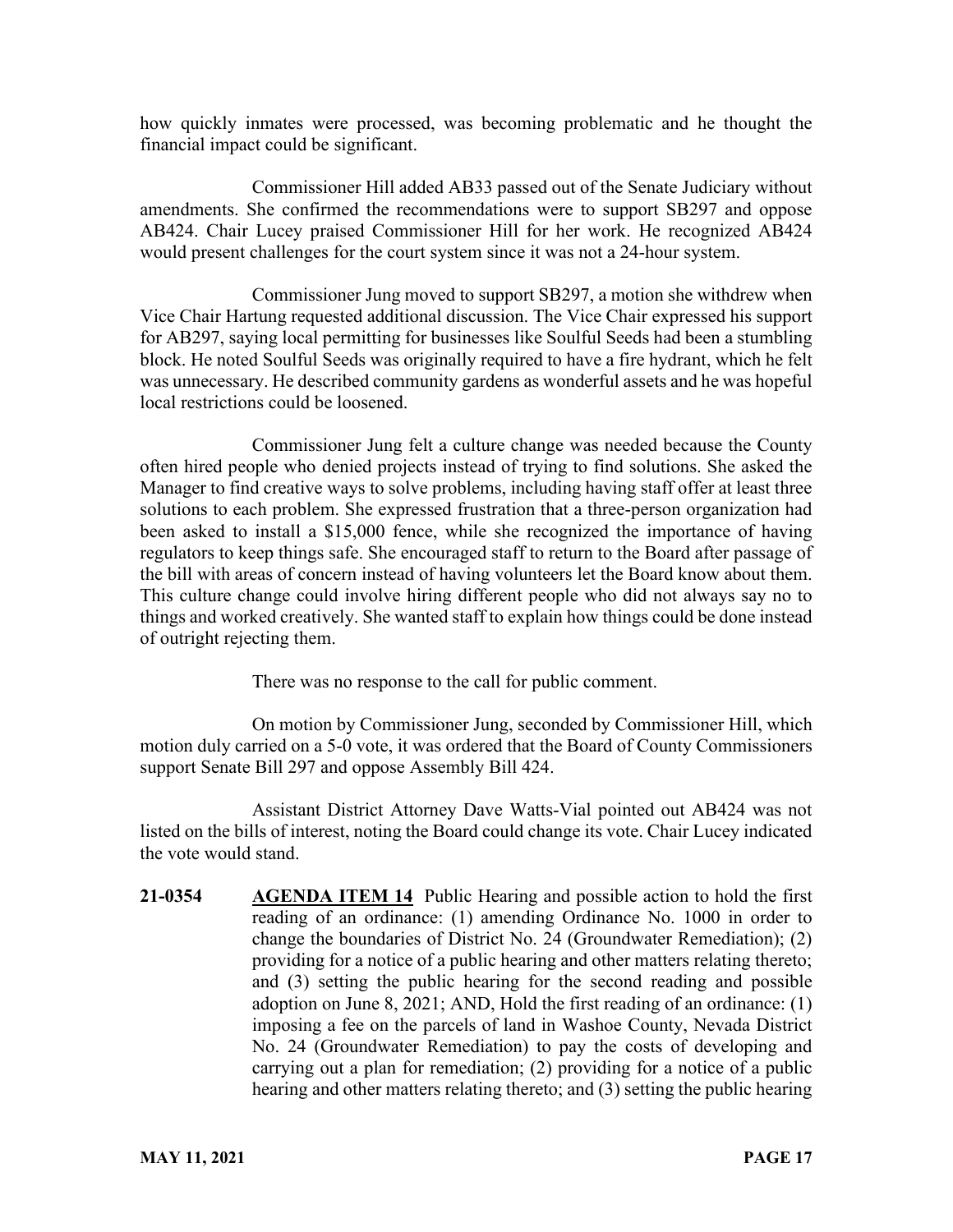for the second reading and possible adoption on June 8, 2021. Community Services. (All Commission Districts.)

The Chair opened the public hearing by calling on anyone wishing to speak for or against adoption of said ordinance. There being no response, the hearing was closed.

County Clerk Jan Galassini read the titles for Bill Nos. 1857 and 1858.

Bill Nos. 1857 and 1858 were introduced by Vice Chair Hartung, and legal notice for final action of adoption was directed.

**21-0355 AGENDA ITEM 15** Public Hearing: Second reading and possible adoption of an Ordinance pursuant to Nevada Revised Statutes 278.0201 through 278.0207 adopting a Development Agreement between Washoe County and Moonlight Hills Estates LLC, regarding tentative subdivision map case number WTM16-002 (Golden Mesa North), a subdivision of two parcels totaling 119.76 acres into a 115 lot subdivision which was approved on March 7, 2017. This agreement extends the deadline for filing the first in a series of final subdivision maps from March 7, 2021 to March 7, 2023. The subject site is located north of Golden Valley Road and east of Estates Drive. The parcels are located within the North Valleys Area Plan, the North Valleys Citizen Advisory Board and Washoe County Commission District No. 5 (APNs: 552-092-22 & 552-050-01). Community Services. (Commission District 5.)

The Chair opened the public hearing by calling on anyone wishing to speak for or against adoption of said ordinance. There being no response, the hearing was closed.

County Clerk Jan Galassini read the title for Ordinance No. 1668, Bill No.

1856.

On motion by Vice Chair Hartung, seconded by Commissioner Hill, which motion duly carried on a 5-0 vote, it was ordered that Ordinance No. 1668, Bill No. 1856, be adopted, approved, and published in accordance with NRS 244.100.

## **21-0356 AGENDA ITEM 16** Public Comment.

There was no response to the call for public comment.

### **21-0357 AGENDA ITEM 17** Announcements/Reports.

There were no announcements or reports.

\* \* \* \* \* \* \* \* \* \* \*